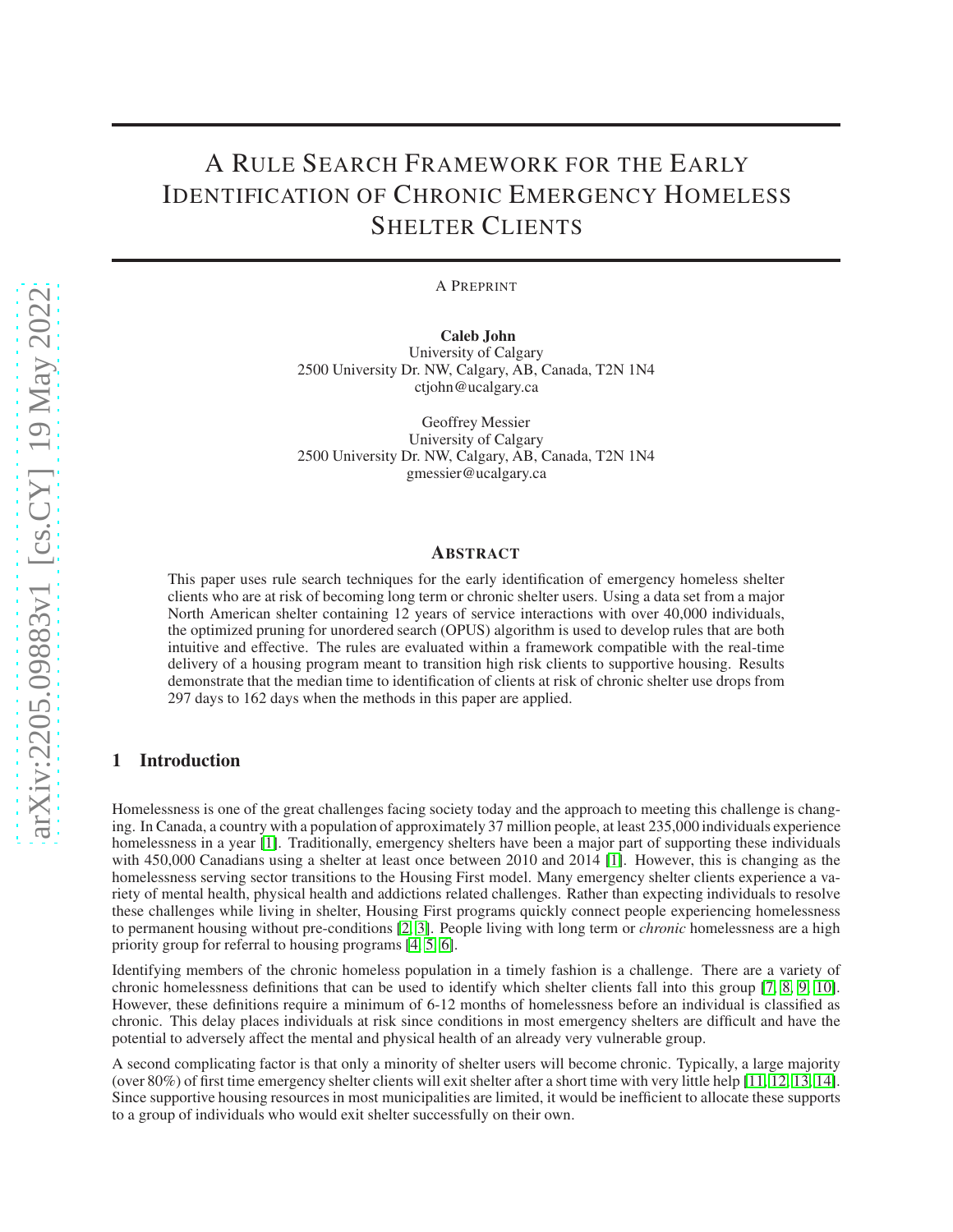The primary contribution of this paper is to present a machine learning framework for the early identification of individuals at risk of becoming chronic shelter clients. Our approach will identify the minority of shelter users who will become chronic as soon as possible so they can be referred to supportive housing programs. This goal will be achieved using methods with the additional advantage of being intuitive for non-technical shelter staff and compatible with the rudimentary information technology (IT) infrastructure commonly found in most not-for-profit shelter settings.

Machine learning has been applied to the problem of homelessness in a variety of ways. A commonly studied objective is the identification of individuals likely to enter or re-enter homelessness after exiting shelter [\[15,](#page-8-14) [16,](#page-8-15) [17,](#page-8-16) [18,](#page-8-17) [19,](#page-8-18) [20,](#page-8-19) [21,](#page-8-20) [22\]](#page-9-0). A smaller body of work addresses the early identification of people who will experience chronic homelessness [\[23,](#page-9-1) [6\]](#page-8-5). Logistic regression and decision trees are the most popular algorithms utilized by these authors with one study [\[23\]](#page-9-1) exploring the use of neural networks.

Most researchers recognize that their work is more likely to be adopted if it is interpretable [\[16,](#page-8-15) [17,](#page-8-16) [23\]](#page-9-1). Any application of machine learning in shelter will be a collaboration between the machine learning experts who develop and deploy the machine learning system and front-line shelter staff who use the system in their interactions with clients. Shelter staff must have an intuitive understanding of the system in order to trust its decisions. While interpretability is sometimes cited as the reason to utilize logistic regression [\[16,](#page-8-15) [17\]](#page-8-16), we argue that even logistic regression is largely opaque to anyone without an advanced mathematical background. In contrast, the threshold style rules generated by decision trees [\[6,](#page-8-5) [16,](#page-8-15) [21\]](#page-8-20) are much more intuitive for non-technical staff. For example, if a decision node states that the number of violent incidents experienced by a client should be less than a threshold, a non-technical shelter staff member can both understand that rule and likely validate it with their own experience.

Machine learning will also only make an impact in the fight to end homelessness if it is compatible with emergency shelter IT infrastructure. Our experience with 37 different housing and homelessness agencies in Calgary, Canada reveals an IT landscape consisting primarily of database style systems that support basic queries and often have closed, proprietary user interfaces. We feel this is representative of most cities in North America. This places most machine learning algorithms out of reach for many agencies without a significant investment in upgrading both their technical infrastructure and staff expertise. Even the ordered nature of the rules produced by decision trees are difficult to implement on many systems.

We will meet the dual requirements of interpretability and IT compatibility by utilizing rule set learning techniques [\[24\]](#page-9-2) for the early identification of clients at risk of becoming chronic shelter users. While rule set learning and decision trees produce similar threshold style rules, rule sets have the important distinction of being unordered. This makes them much easier to implement using a database interface that supports basic thresholding and logical operators. While work has previously been done exploring threshold testing for chronic shelter use identification [\[25,](#page-9-3) [26\]](#page-9-4), this work lacks the rigor of a formalized rule search framework that optimizes rule selection based on a performance metric.

Our second contribution is to present a system that requires only data that is consistent with an inclusive and trauma informed philosophy to emergency shelter access. Most previous studies utilize data features collected via intake surveys [\[15,](#page-8-14) [16,](#page-8-15) [17,](#page-8-16) [18,](#page-8-17) [19,](#page-8-18) [20,](#page-8-19) [21,](#page-8-20) [22,](#page-9-0) [23\]](#page-9-1) that include answers to questions related to employment, health, social stability, past traumatic experiences, etc. While these data features are powerful predictors, collecting survey data can be re-traumatizing for some clients. For this reason, some of the most vulnerable individuals using shelter services refuse to participate in surveys. The Calgary Drop-In and Rehab Centre (the DI) is our partner for this research and is an organization that imposes very few barriers to access their services. New clients at the DI are encouraged but not required to complete an intake survey. To ensure all clients are included in our analysis, not just those associated with survey data, our study will utilize only administrative data from the DI containing events linked to all clients after they are accepted to shelter. Examples of these events include accessing sleep services, electing to speak with a counselor and experiencing a violent incident.

Our final contribution is to evaluate our chronic client identification performance using an approach that is consistent with how machine learning would be incorporated into the real-time delivery of an emergency shelter housing program. Much of the existing literature utilize data collected over very long observation windows, consisting of several months to several years  $[15, 16, 17, 18, 19, 20, 21, 22, 23, 6]$  $[15, 16, 17, 18, 19, 20, 21, 22, 23, 6]$  $[15, 16, 17, 18, 19, 20, 21, 22, 23, 6]$  $[15, 16, 17, 18, 19, 20, 21, 22, 23, 6]$  $[15, 16, 17, 18, 19, 20, 21, 22, 23, 6]$  $[15, 16, 17, 18, 19, 20, 21, 22, 23, 6]$  $[15, 16, 17, 18, 19, 20, 21, 22, 23, 6]$  $[15, 16, 17, 18, 19, 20, 21, 22, 23, 6]$  $[15, 16, 17, 18, 19, 20, 21, 22, 23, 6]$  $[15, 16, 17, 18, 19, 20, 21, 22, 23, 6]$ . We assume that housing triage meetings are held on a monthly basis and that clients can only be evaluated using the data collected between their shelter entry and the meeting date. As a result, we evaluate our methods using a framework where clients are evaluated using only the data available at successive monthly meetings. While this degrades performance relative to very long observation windows, it is consistent with the philosophy of identifying clients for assistance as soon as possible. We will also demonstrate that our approach performs well, even with this constraint.

In the following, Section [2](#page-2-0) introduces the dataset used for this study and the algorithm chosen to identify chronic shelter clients. Section [3](#page-5-0) evaluates the performance of our approach. Discussion and concluding remarks are pro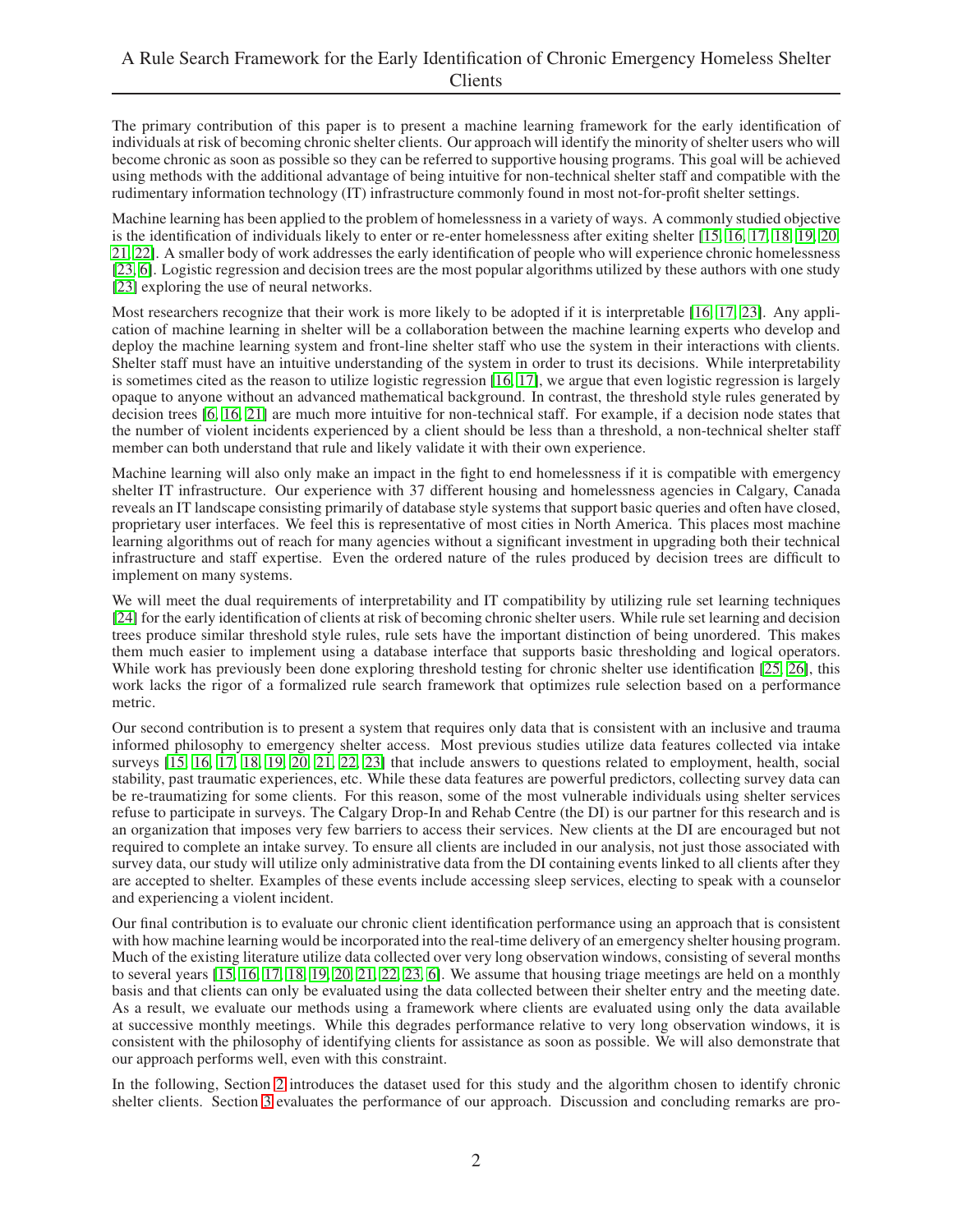vided in Sections [4](#page-6-0) and [5,](#page-7-0) respectively. While implementing the ideas in this paper will only be possible through a multi-disciplinary collaboration between machine learning staff and front-line emergency shelter social work staff, the language and subject matter in this paper is intended for a machine learning audience.

## <span id="page-2-2"></span><span id="page-2-0"></span>2 Methods

## 2.1 Data

This is a secondary data analysis performed on anonymized shelter records collected at the Calgary Drop-In Centre (DI) between July 1, 2007 and January 20, 2020. The data anonymization and client privacy protocol used during this study was approved by the University of Calgary Conjoint Faculties Research Ethics Board. The dataset consists of 5,060,302 entries for 41,935 unique DI client profiles. Each entry records a single timestamped interaction with a client that occurs within the shelter. This interaction could be accessing sleep services (EntrySleep), accessing counseling services (EntryConsl), a security incident resulting in a ban or *bar* from shelter (EntryBar) or a log note (EntryLog). To mitigate left censoring of the data, we exclude all clients who have their first sleep date appear prior to July 1, 2008. This removes a total of 8,589 clients. As a result, 32,346 individuals are retained in the dataset (77.1% of the original dataset population).

Many database entries also have comments fields where shelter staff can describe an incident or consultation. To maintain client privacy, these comment fields are stripped by DI IT staff as part of the anonymization process. Each comment field is replaced by a series of boolean flags indicating whether certain keywords appear in that field. Based on consultation with DI shelter staff, the keywords are divided into the following categories: Violence, Overdose, Police/Justice, Mental Health, Physical Health, Emergency Medical Services (EMS), Addiction, Conflict, Bar and Supports. If one or more keywords in a category appear in a comment field, the boolean flag for that category is set to true. For example, a common Police word was "CPS" (Calgary Police Services) and a common Violence word was "fight". A comment field with one or more occurrences of "CPS" and one or more occurrences of "fight" would have its Police/Justice and Violence flags set to true. All other category flags for that comment would be false.

Since this purpose of this study is to identify clients at risk of chronic shelter use, it is important to assign a flag to each individual in the database indicating whether they did in fact become a chronic shelter user over the time interval considered for this study. This flag is determined by applying the Canadian federal government definition of chronic homelessness to each client's entire record of shelter use. This definition states that the chronically homeless group includes "individuals who are currently experiencing homelessness and who meet at least 1 of the following criteria: they have a total of at least 6 months (180 days) of homelessness over the past year or they have recurrent experiences of homelessness over the past 3 years, with a cumulative duration of at least 18 months (546 days)" [\[10\]](#page-8-9). A total of 3,191 of the 32,346 clients (9.9%) satisfy this definition and are designated as chronic in the dataset.

To better understand the people being considered in this study, it is also useful to compare the shelter access characteristics of the clients that do and do not meet the Canadian definition for chronic homelessness (ie. the chronic and non-chronic groups, respectively). In the following, a *stay* is a 24 hour period where sleep services are accessed at least once. An *episode* of shelter use is a series of stays where the separation between consecutive stay dates is less than 30 days [\[7\]](#page-8-6). Statistical results are presented for the total shelter stays per client, total episodes per client, shelter tenure per client (number of days between first and last stay), shelter use percentage (stays divided by tenure) and the average gap length between episodes of shelter use. Since shelter client characteristics are often exponentially distributed, we show median, 10th percentile and 90th percentile in addition to average. The results for the chronic and non-chronic groups are provided in Tables [1](#page-2-1) and [2,](#page-3-0) respectively. The statistics shown in Tables [1](#page-2-1) and [2](#page-3-0) are broadly consistent with other studies of chronic and non-chronic shelter users in North America [\[12,](#page-8-11) [27,](#page-9-5) [13,](#page-8-12) [14\]](#page-8-13).

|                         | Average     | Median | 10th Pct. | 90th Pct. |
|-------------------------|-------------|--------|-----------|-----------|
| <b>Total Stays</b>      | 963.6       | 671.0  | 277.0     | 2140.0    |
| <b>Total Episodes</b>   | 6.9         | 5.0    | 1.0       | 15.0      |
| Tenure (days)           | 2254.4      | 2237.0 | 612.0     | 3960.0    |
| <b>Usage Percentage</b> | 48.1        | 40.9   | 15.3      | 93.4      |
| Avg. Gap Length (days)  | 3.2         | 2.4    | 1.0       | 6.5       |
| $T = 1111T$             | $1 \quad 1$ |        | .         |           |

<span id="page-2-1"></span>Table 1: Chronic user shelter access characteristics.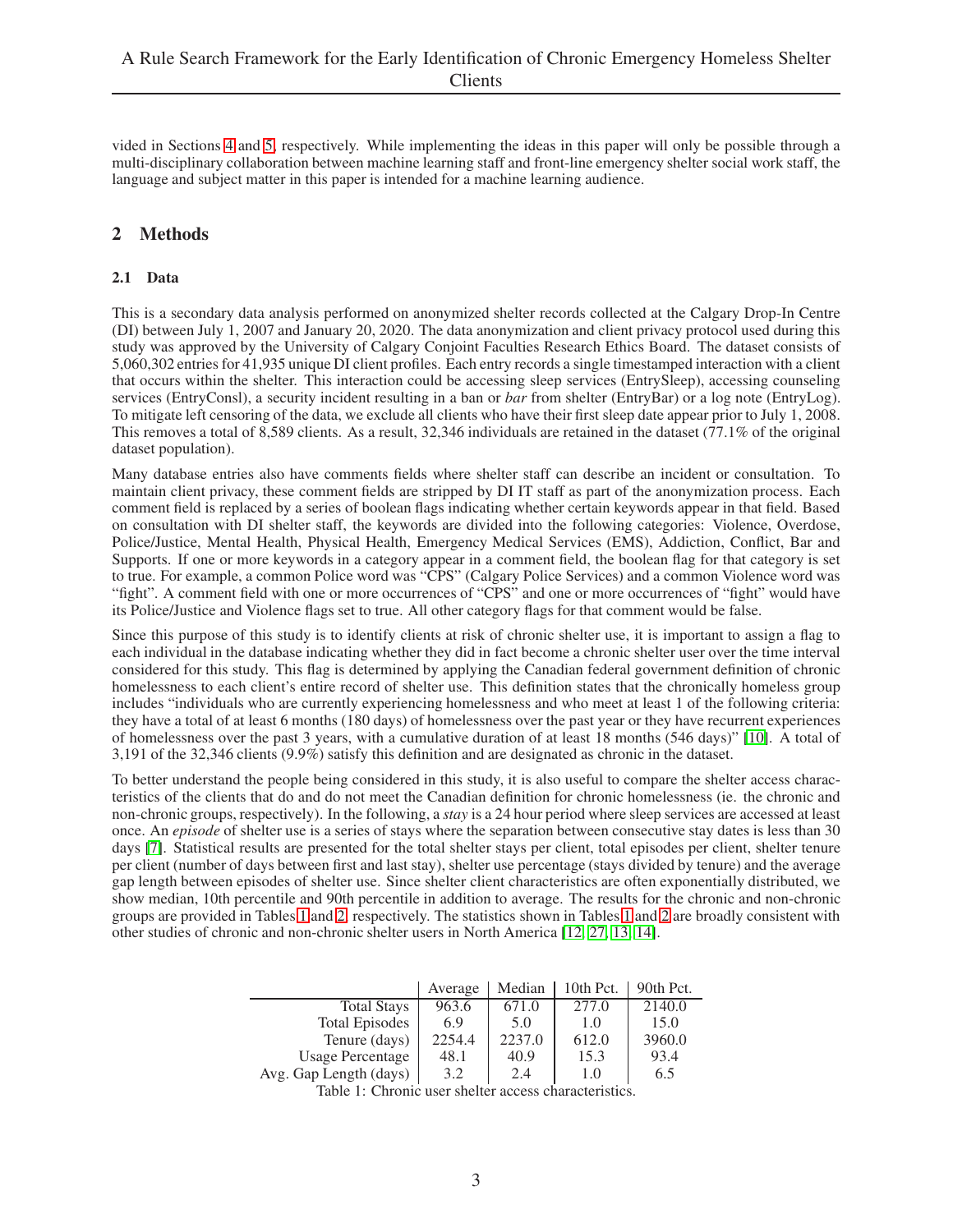|                         | Average | Median | 10th Pct. | 90th Pct. |
|-------------------------|---------|--------|-----------|-----------|
| <b>Total Stays</b>      | 34.6    | 5.0    | 1.0       | 108.0     |
| <b>Total Episodes</b>   | 3.3     | 2.0    | 1.0       | 8.0       |
| Tenure (days)           | 766.1   | 162.0  | 1.0       | 2590.0    |
| <b>Usage Percentage</b> | 46.6    | 13.7   | 0.4       | 100.0     |
| Avg. Gap Length (days)  | 164.9   | 20.0   | 1.0       | 430.3     |

<span id="page-3-0"></span>Table 2: Non-chronic user shelter access characteristics.

#### <span id="page-3-2"></span>2.2 Feature Generation

We assume that shelter case workers convene *housing meetings* on the first of each month to determine which clients should be referred to housing programs. Case workers will base their housing decisions on all data collected for a client. This would include the responses to survey questions, if available. However, in order to be as inclusive as possible and avoid potential bias towards clients who elect to do intake surveys, we will restrict ourselves to using only the shelter event data described in Section [2.1](#page-2-2) since it is available for all clients.

We assume that housing recommendations are made only for clients who have recently interacted with shelter services and staff. An *active client* is defined as one who has accessed shelter services at least once in the 30 days prior to the housing meeting. *Attribute summary tables* are prepared that summarize the shelter administration data available for each active client as of the date of the housing meeting. These tables are a sum of the number of data entry types described in Section [2.1](#page-2-2) (ie. EntrySleep, EntryLog, etc.) and the number of data entries with particular keyword flags set (ie. number of entries with the Violence keyword set, number of entries with Addiction set, etc.).

The appropriate length of time a client should be in shelter before being assessed for housing is an important question. If this time window is too short, there may be insufficient data to accurately predict if a client will become chronic. On the other hand, longer time windows will improve accuracy at the cost of increased time in shelter before receiving help. To explore this tradeoff, attribute summary tables are generated for window sizes of  $w \in \{30, 60, 90, 120\}$  days. Section [2.1](#page-2-2) describes  $K = 14$  data attributes consisting of 3 one hot entry type indicators and 11 keyword boolean flags. The attribute table for a window size of  $w$  contains sums of each client's  $K$  data attributes calculated at the first monthly meeting where they have accumulated at least  $w$  days in shelter. Attribute tables are only generated for clients who meet the active client criterion on the meeting date. Each entry in an attribute table also contains a boolean flag indicating whether the client satisfies the definition for chronic homelessness described in Section [2.1.](#page-2-2) Therefore, the dimensions of an attribute summary table for window size w are equal to  $N_w \times (K + 1)$ , where  $N_w$  is the number of active clients in the table. Each row in an attribute summary table is referred to as an *example*.

Table [3](#page-3-1) shows the number of clients contained in each attribute summary table (ie. the number of examples in each table) relative to the total study population. As expected, the number of clients included in each attribute summary table drops for the longer window sizes since most clients remain only a short time in shelter. Some clients may appear in attribute summary tables for more than one window size.

|     | Win. Size   Number of Examples, $N_w$   Num. Features, L |     |
|-----|----------------------------------------------------------|-----|
| 30  | 12175/32346 (37.64%)                                     | 491 |
| 60  | 8671/32346 (26.81%)                                      | 655 |
| 90  | 7440/32346 (23.00%)                                      | 779 |
| 120 | 6650/32346 (20.56%)                                      | 903 |
|     | Table 2. Example and facture counts                      |     |

<span id="page-3-1"></span>Table 3: Example and feature counts.

A *feature* is the binary result of a threshold test applied to one of the K attribute columns in an attribute summary table [\[24\]](#page-9-2). The two threshold comparison operators are  $\{\geq, <\}$ . Each distinct combination of a comparison operator and threshold value corresponds to a different feature. To prevent the feature space from getting too large, the feature generation algorithm presented in [\[28\]](#page-9-6) is used where only threshold examples that discriminate at least one pair of positive and negative examples are included. The resulting features are contained in  $N_w \times (L + 1)$  *coverage tables* where  $L > K$  is the number of features and an additional column containing the chronic shelter use label is retained. The rows of each coverage table are determined by applying the  $L$  feature tests to the corresponding row in an attribute summary table. The number of features in each coverage table are presented in Table [3.](#page-3-1) The number of features grows with window size since the attribute summary tables contain a larger range of values for longer windows.

A rule set consists of the conjunctive and disjunctive combination of a small subset of the L features contained in a coverage table that yield the best performance according to a chosen metric like accuracy, precision, etc. Searching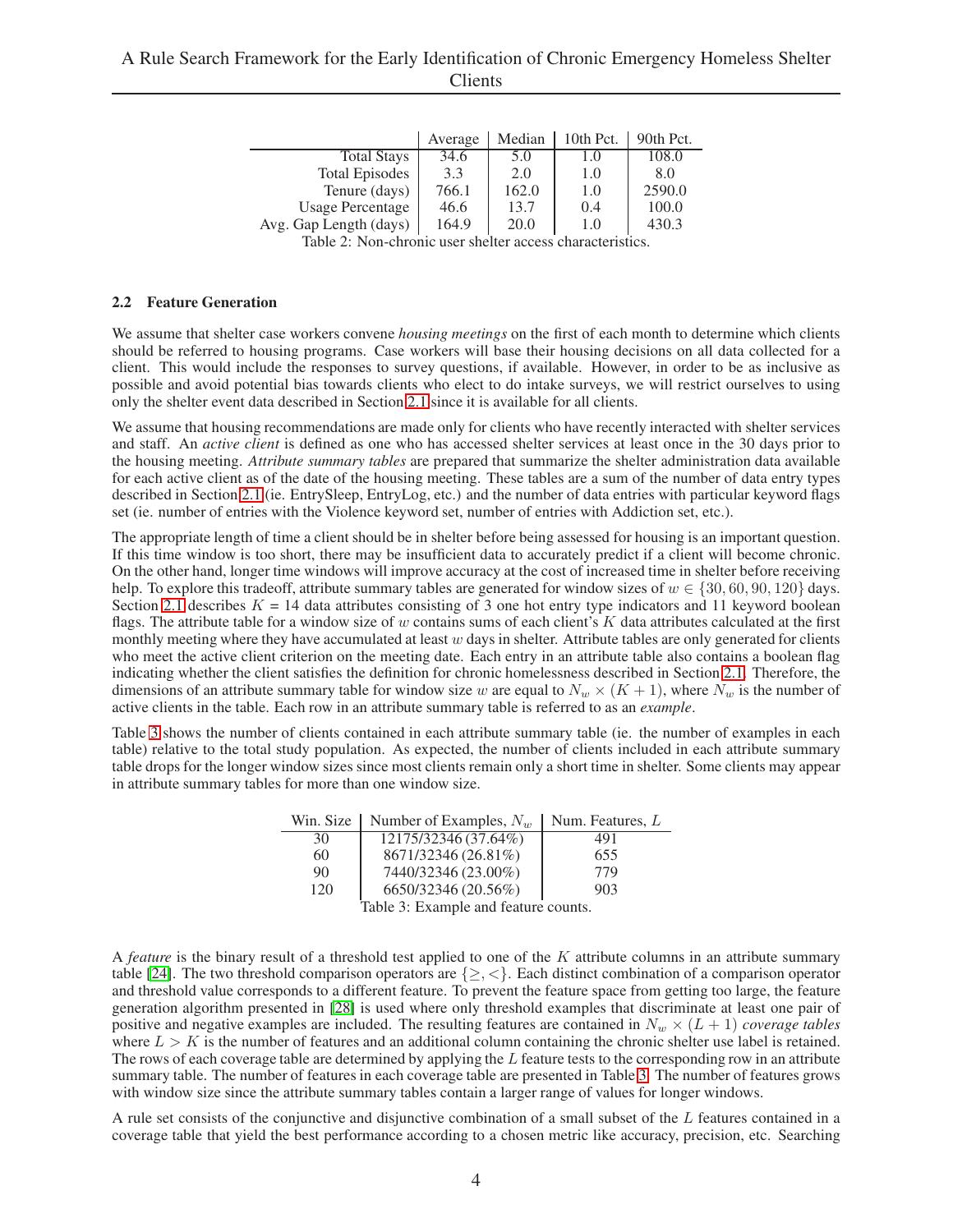for this subset among the very large number of features indicated in Table [3](#page-3-1) has the potential to require considerable computation. The search space can be reduced by discarding attributes that are either highly correlated with another attribute and/or poorly correlated with the chronic shelter use outcome label.

This attribute pruning is implemented by first determining the correlation coefficients between each of the  $K$  attributes in each attribute summary table and the correlation coefficient between those attributes and the chronic homelessness outcome label. Attributes are placed in pairs in decreasing order of cross correlation between the pair members. For example, the two attributes with the highest cross-correlation are placed in the first pair, the remaining two with the next highest cross correlation are placed in the next pair and so on. Then, the member of each pair that is the least correlated with the output label is discarded. This process is repeated until all attributes have been discarded. The reverse of the discard order defines the order that attributes should be retained.

The feature retention order results are provided in Table [4](#page-4-0) where features at the top of the table are more valuable than the features below. The table shows that the set of most valuable features converge for window sizes greater than 30. A particularly important note is that the top three best attributes are entry types (EntrySleep, EntryBar and EntryConsl). Database entry types are easy to access in most IT systems but keyword counts may be beyond the technical capabilities of many shelters. A rule set that operates only by counting the number of database category entry types will be much easier to implement.

Based on Table [4,](#page-4-0) we define two attribute sets. The *core* attribute set is {EntrySleep, EntryBar, EntryConsl}. The *extended* attribute set is {EntrySleep, EntryBar, EntryConsl, Violence, Overdose, Addiction}. These sets are used to generate *core coverage tables* and *extended coverage tables*, respectively.

| $w = 30$ days  | $w = 60$ days  | $w = 90$ days  | $w = 120$ days |
|----------------|----------------|----------------|----------------|
| EntrySleep     | EntrySleep     | EntrySleep     | EntrySleep     |
| Violence       | EntryBar       | EntryBar       | EntryBar       |
| Overdose       | EntryConsl     | EntryConsl     | EntryConsl     |
| EntryConsl     | Violence       | Violence       | Violence       |
| EntryBar       | Overdose       | Overdose       | Overdose       |
| Addiction      | Addiction      | MentalHealth   | MentalHealth   |
| PhysicalHealth | PhysicalHealth | PhysicalHealth | PhysicalHealth |
| PoliceJustice  | PoliceJustice  | PoliceJustice  | PoliceJustice  |
| <b>EMS</b>     | <b>EMS</b>     | <b>EMS</b>     | <b>EMS</b>     |
| MentalHealth   | MentalHealth   | Addiction      | Addiction      |
|                |                |                |                |

<span id="page-4-0"></span>Table 4: Attribute retention order.

#### <span id="page-4-1"></span>2.3 Rule Search Algorithm

Rule search operates by creating a disjunctive set of rules that combine to identify or *cover* as many positive examples in the data set as possible. Each rule in these sets is a conjunctive combination of certain data features extracted from the coverage tables. The "search" part of rule search involves finding the best possible conjunctive rule based on a metric like accuracy or precision. These search algorithms are generally divided into two categories: heuristic and exhaustive search. Heuristic searches are efficient at the potential cost of settling on a locally optimum rule. Exhaustive searches are guaranteed to find the global optimum with the potential penalty of being inefficient.

The OPUS algorithm [\[29\]](#page-9-7) is chosen for this study since it uses exhaustive search to reliably find the globally optimum rule while improving efficiency by pruning regions of search space that represent either redundant rules or rules that will never exceed the current best rule candidate. OPUS will optimize according to a variety of quality criteria but F-score was chosen for this study [\[24\]](#page-9-2). F-score finds a compromise between precision and recall that can be adjusted according to a factor  $\beta^2$  where  $\beta^2 = 0$  results in optimizing solely on precision and  $\beta^2 = \infty$  will optimize solely on recall. Recall is true positive rate defined as  $|\hat{P}|/|P|$ , where  $|\hat{P}|$  is the number of true positives identified by the rule and |P| is the total number of positives. Precision is  $|\hat{P}|/(|\hat{P}| + |\hat{N}|)$ , where  $|\hat{P}| + |\hat{N}|$  is the total number of examples identified by the rule (true positives plus false positives). In the context of referring shelter clients to housing programs, precision is important to be confident that scarce housing resources are being efficiently allocated to shelter users that will become chronic. On the other hand, recall is also important to ensure that no one with the potential to become a chronic shelter user is missed. In addition to the standard optimal search OPUS termination criterion, the algorithm is modified to terminate after searching all rules of maximum length,  $M_R$ .

The OPUS algorithm is wrapped in a simple disjunctive rule set learning algorithm. OPUS is used to find a single conjunctive rule. Then, all examples covered by that rule are removed and OPUS is re-run on the remaining examples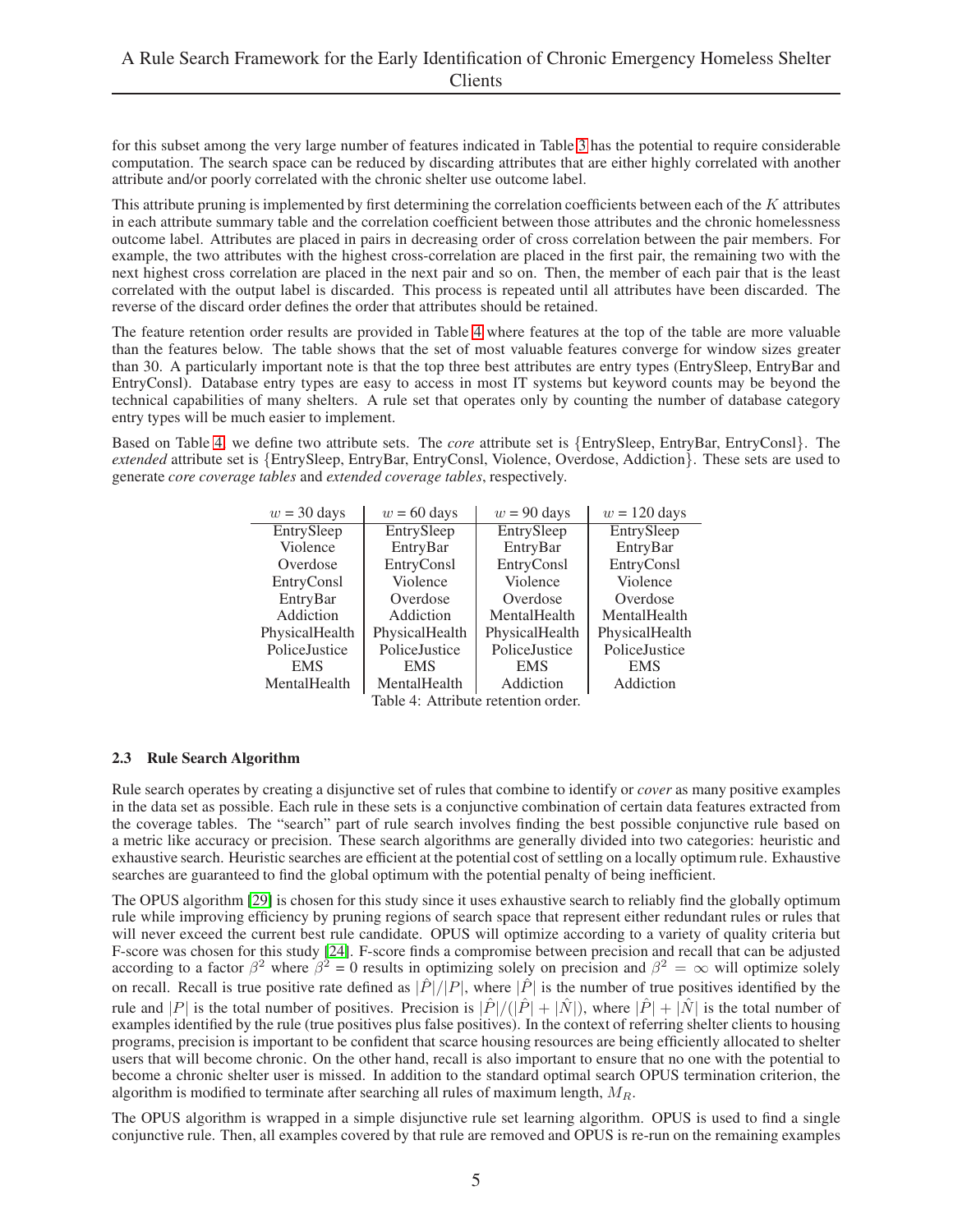to find a second rule that is combined disjunctively with the first. This continues until all positive examples are covered or the rule set reaches a maximum length,  $M<sub>S</sub>$ .

#### <span id="page-5-1"></span>2.4 Real Time Program Delivery

Our objective is to integrate the rule set search techniques in this paper into the real time delivery of housing programs within an emergency shelter. This process begins by having machine learning experts run the algorithms in Section [2.3](#page-4-1) on a historical shelter client dataset. Ideally, each shelter using this system would retain a machine learning consulting firm to perform this on data from their own clients. However, this is not strictly necessary since the rules presented in Section [3](#page-5-0) could be used as a reasonable starting point for most North American shelters.

Once the rules are determined, they are provided to shelter staff to be used in preparing a list of clients for discussion during monthly housing referral meetings. Due to the unordered, threshold style nature of the rules, the shelter staff can implement the rules using any database or spreadsheet system that allows basic query functionality. For each meeting, rules for a window size of w days are run on the most recent w days of data for all active clients. Any clients detected by the rules are placed on a triage list for discussion during the meeting. It is important to note that clients have multiple chances of being detected. For example, a client who perhaps fails the active client criterion or does not meet the rule set thresholds for one meeting will remain in the shelter system and will be re-evaluated for triage lists at subsequent meetings.

## <span id="page-5-2"></span><span id="page-5-0"></span>3 Results

#### 3.1 Rule Search Parameter Selection

The rule search algorithm described in Section [2.3](#page-4-1) has a number of parameters that need to be selected. This exploration begins with an initial maximum rule length and rule set size of  $M_R = 3$  and  $M_S = 2$ , respectively. While longer rules and rule sets are certainly computationally feasible, one of our main objectives is to generate rule sets that are both intuitive for shelter workers to understand and practical to enter by hand into database query tools. Selecting modest values for  $M_R$  and  $M_S$  achieves this objective. The following explores the rule search parameter settings that find a compromise between performance, interpretability and search efficiency. The results in this section are determined using stratified K-fold cross validation [\[11\]](#page-8-10) with 10 folds.

**F-Score**  $\beta^2$  **Setpoint** Values of  $\beta^2 \in \{0.01, 0.25, 0.5, 1\}$  are evaluated with the extended attribute set described in Section [2.2](#page-3-2) and a w=90 day window size. The  $\beta^2$  values yield (precision, recall) values of (0.8644, 0.1978), (0.6254, 0.6793), (0.5236, 0.7978) and (0.5273, 0.8569), respectively. As expected, increasing  $\beta^2$  improves recall at the cost of precision with the value of  $\beta^2 = 0.25$  yielding a good compromise between the two parameters.

**Extended vs. Core Attribute Set** Values  $\beta^2 = 0.25$  and a  $w = 90$  day window size are then used to explore how simplifying the number of input attributes affects performance. The core and extended rule sets are compared for  $M_R$  $=$  3 and  $M<sub>S</sub>$  = 2 which yields (precision, recall) values of (0.6260, 0.6832) and (0.6254, 0.6793), respectively. Since these results are very comparable, the core attribute set is used for the remainder of this paper. This has the advantage of reducing search times and, as noted in Section [2.2,](#page-3-2) uses features easily extracted from most shelter databases.

Effect of Rule Length Next, reducing rule set size and rule length is explored for the core attribute set,  $\beta^2$ =0.25 and a 90 day window size. Values of  $M_R$ =3 and  $M_S$ =1 result in (precision, recall) values of (0.765, 0.5034). As expected,  $M<sub>S</sub>=1$  reduces recall since the disjunctive combination of multiple rules works to include more positive individuals. Values of  $M_R$ =2 and  $M_S$ =1 result in comparable (precision, recall) values of (0.7427, 0.5336). The values of  $M_R$ =2 and  $M<sub>S</sub>=1$  are used for the remainder of this paper since shorter rules have the practical benefit of both reducing search time and being very simple for shelter staff to work with. As we will demonstrate in the next section, using the rules in the monthly triage framework described in Section [2.4](#page-5-1) will recover the loss in recall that results from choosing  $M_S=1$ .

**Effect of Window Size** Finally, the overall performance for the different window sizes can be evaluated using  $M_R$  $= 2$ ,  $M_s = 1$ ,  $\beta^2 = 0.25$  and the core attribute set. Table [5](#page-6-1) shows the performance estimated using cross-validation along with the rules that result from training on the entire coverage table for each window size. Rule performance does improve with longer window size but not dramatically so. A window size of 90 days appears to offer the best compromise between rapid identification and performance.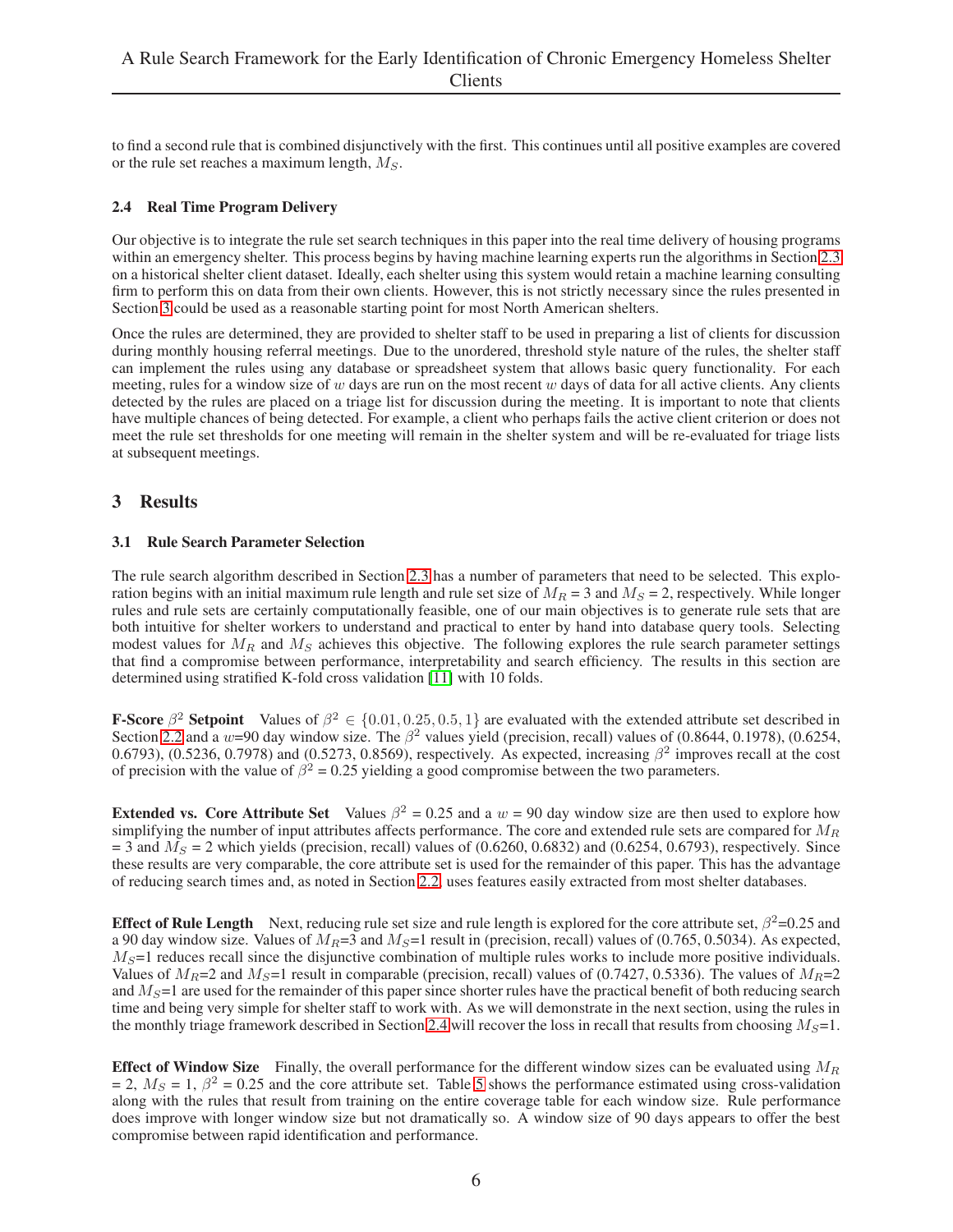| Window Size $\text{(days)}$ Precision |        | Recall | Rule                                          |
|---------------------------------------|--------|--------|-----------------------------------------------|
| 30                                    | 0.4611 | 0.4514 | EntrySleep $\geq 28 \cap$ EntryBar $\lt 0.5$  |
| 60                                    | 0.6092 | 0.4744 | EntrySleep $\geq 54 \cap$ EntryConsl $< 10.5$ |
| 90                                    | 0.7427 | 0.5336 | EntrySleep $\geq 78 \cap$ EntryBar $< 3.5$    |
| 120                                   | 0.7979 | 0.5362 | EntrySleep $\geq 99 \cap$ EntryBar < 4.5      |

<span id="page-6-1"></span>Table 5: Window size performance.

#### 3.2 Real Time Program Delivery

This section evaluates the performance of the rules in Table [5](#page-6-1) when integrated into a monthly housing program triage process as described in Section [2.4.](#page-5-1) Unlike the results in Section [3.1](#page-5-2) which are generated using coverage tables containing only the clients indicated in Table [3,](#page-3-1) the results in this section are generated using the entire population in the DI shelter data set. Table [6](#page-6-2) shows the resulting precision, recall and confusion matrix values. The table also shows median time to identification (TTI) for all chronic clients. TTI is the number of days a chronic client spends in shelter before being identified by the rules in Table [5](#page-6-1) for referral to a monthly housing meeting. TTI for those clients who are never detected by a rule is calculated using the first day they satisfy the Canadian definition of chronic homelessness described in Section [2.1.](#page-2-2)

| Win                                                                   |        |           | True | False | False | True  | Median     |
|-----------------------------------------------------------------------|--------|-----------|------|-------|-------|-------|------------|
| <b>Size</b>                                                           | Recall | Precision | Pos. | Neg.  | Pos.  | Neg   | TTI (days) |
| 30                                                                    | 0.85   | 0.60      | 2726 | 465   | 1792  | 27363 | 162.00     |
| 60                                                                    | 0.77   | 0.71      | 2452 | 739   | 991   | 28164 | 225.00     |
| 90                                                                    | 0.75   | 0.78      | 2409 | 782   | 680   | 28475 | 254.00     |
| 120                                                                   | 0.73   | 0.83      | 2338 | 853   | 465   | 28690 | 272.00     |
| $T_{\rm e}$ 1.1. $\ell$ . Due come deliveres a suframe and $\epsilon$ |        |           |      |       |       |       |            |

<span id="page-6-2"></span>Table 6: Program delivery performance.

#### <span id="page-6-0"></span>4 Discussion

Table [6](#page-6-2) demonstrates that rule search methods for identifying individuals at risk of chronic shelter use provide very strong performance when integrated into a monthly housing triage program. The authors in [\[23\]](#page-9-1) achieve similar results using neural networks but rule sets are much easier to adopt in shelter, as noted in Section [1.](#page-0-0) The results in Table [6](#page-6-2) are also much better than Table [5.](#page-6-1) Table [5](#page-6-1) is produced using the subset of the client population used to generate the coverage tables. This subset consists only of those clients who meet the active client criterion after their first  $w$ days of being in the client database. This is a more challenging dataset since this sub-population contains a higher proportion of clients with heavy initial shelter use but who still do not become chronic. Table [6](#page-6-2) is produced using the entire population in the data set which contains more easy to distinguish individuals and results in a performance improvement.

The best choice of window size is  $w = 30$  days which achieves the best recall and median TTI. Ideally, TTI would be even lower but 162 days is still a considerable improvement over using the Canadian federal definition of chronic homelessness to identify clients which would result in a median TTI of 297 days for this data set. The high recall of using  $w = 30$  days ensures that as many vulnerable clients as possible are referred to housing. However, this comes at the cost of also having the lowest precision in Table [6.](#page-6-2)

A low precision raises two potential concerns: the false positives may overwhelm housing program capacity and/or the false positives are not good candidates for limited housing resources. Regarding program capacity, the 30 day rule set identifies a total of 4,518 clients in a data set that stretches over 101 months. This corresponds to 44.7 clients per month which the DI has already demonstrated is within the capacity of their housing programs [\[8\]](#page-8-7). Regarding whether the false positives are good candidates for housing, Table [7](#page-7-1) shows the shelter access statistics for the 1,792 false positive clients identified by the 30 day rule. While these individuals are in shelter less time than the chronic clients in Table [1,](#page-2-1) they are still very heavy shelter users. With median shelter stays of over 150 days and tenures of interaction over 1000 days, we feel that this false positive group are still excellent candidates for housing. Referring these individuals for support would not be a misallocation of resources.

Interestingly, all of the rules in Table [5](#page-6-1) have the same structure: they are looking for clients who have a lot of sleep stays in shelter and very few bar or counseling events. It is not surprising that accumulating a lot of shelter stays is a strong indicator of future chronic shelter use. However, imposing an upper limit on bars and counseling is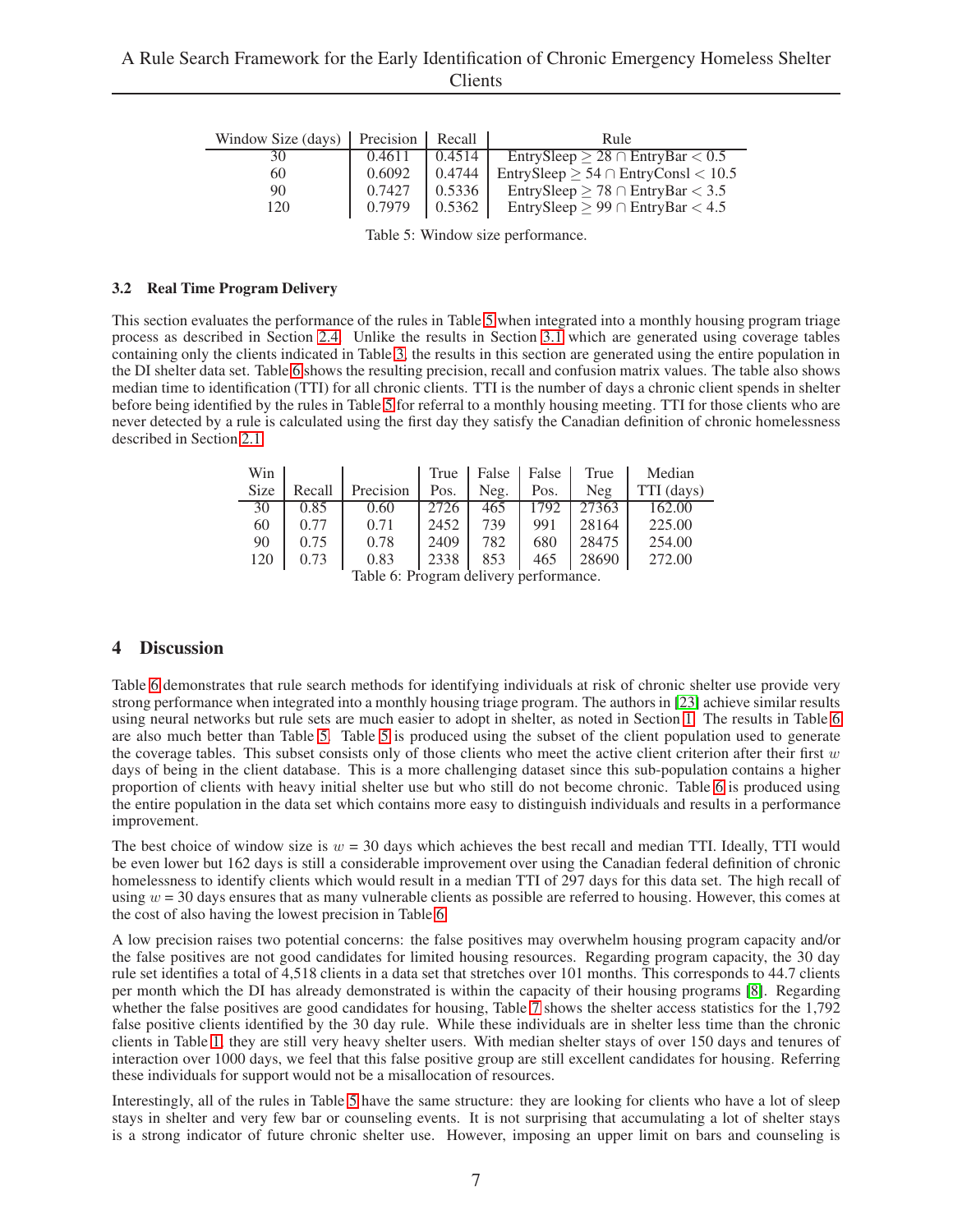## A Rule Search Framework for the Early Identification of Chronic Emergency Homeless Shelter Clients

|                         | Average | Median | 10th Pct. | 90th Pct. |
|-------------------------|---------|--------|-----------|-----------|
| <b>Total Stays</b>      | 186.3   | 153.0  | 72.0      | 350.0     |
| <b>Total Episodes</b>   | 6.1     | 4.0    | 1.0       | 14.0      |
| Tenure (days)           | 1493.0  | 1210.0 | 122.0     | 3410.0    |
| <b>Usage Percentage</b> | 30.0    | 16.1   | 5.0       | 86.0      |
| Avg. Gap Length (days)  | 8.9     | 6.2    | 11        | 20.1      |

<span id="page-7-1"></span>Table 7: False positive shelter access characteristics.

more interesting. Anecdotally, DI shelter staff indicate that chronic shelter users often "fly under the radar". They accumulate a lot of shelter stays but otherwise avoid attracting attention. A bar event tends to occur for clients who are barred from accessing shelter for a period of time due to being violent or otherwise breaking shelter rules. Counseling services are associated with clients actively trying to exit shelter. Clients that maintain a low profile would naturally not accumulate many of either type of event. Low profile clients are also exactly the clients that benefit from a machine learning identification system, since they will not necessarily be top of mind due to their limited interactions with staff and may otherwise "fall through the cracks".

It is important to note the limitations of performing this type of study on data from a single emergency shelter. First, our results are necessarily biased towards individuals who make use of shelter services. Many people living with homelessness sleep outside and would not be captured in our data. This shortcoming can be addressed by applying the techniques in this paper to a data set that has been augmented to include individuals sleeping outside, possibly using input from street outreach teams. Cluster analysis has previously demonstrated that the client shelter access patterns in the DI data set are broadly representative of most North American emergency shelters [\[25\]](#page-9-3). While the rules presented in this paper should be a reasonable starting place for most shelters, it is still best for each shelter seeking to apply our techniques to first conduct a new rule search on their own client data. Finally, rather than keeping the rule set static, we recommend that the rules are re-examined and potentially refreshed on a regular basis. This could be done by having the rule search algorithm re-run on an updated data set. The thresholds could also be adjusted by the shelter staff based on their experience with the suitability of the clients on past lists.

## <span id="page-7-0"></span>5 Conclusions

Homelessness is one of the most significant challenges facing society today. The Housing First philosophy recognizes that people experiencing homelessness are often struggling with many challenges and that placing them in a stable housing situation is the first step towards addressing them. The data science community has an obligation to do its part to assist with this effort.

This paper has presented a rule search framework for the early identification of emergency shelter clients who have the potential to become long term shelter users. Our approach achieves performance similar to neural networks and has a median time to identification of 162 days compared to 297 days when standard chronic homelessness definitions are used to identify high priority housing candidates. We are the first to discuss in detail how machine learning can be integrated into real-time housing program delivery. Finally, our approach is far simpler than any of the machine learning work in the homelessness sector to date, will make intuitive sense to non-technical staff and will be compatible with the basic IT infrastructure found in most not-for-profit shelters. This increases the likelihood of our approach making the transition from the research domain to practice.

Finally, we conclude by expressing our strong opinion that it would be a mistake to rely exclusively on any machine learning method for supportive housing referrals. Chronic shelter users are extremely complex and benefit from a range of assessment and triaging methods [\[5\]](#page-8-4). We feel the techniques presented in this paper are best used to identify low profile clients who may otherwise escape notice by staff, particularly in very busy shelters. However, the final decision regarding which individuals are selected for housing and where they are placed should be made by experienced case managers working collaboratively with the clients themselves.

## 6 Acknowledgments

The authors would like to acknowledge the support of the Natural Sciences and Engineering Research Council of Canada (NSERC), the Calgary Drop-In Centre and the Government of Alberta. This study is based in part on data provided by Alberta Community and Social Services. The interpretation and conclusions contained herein are those of the researchers and do not necessarily represent the views of the Government of Alberta. Neither the Government of Alberta nor Alberta Community and Social Services express any opinion related to this study.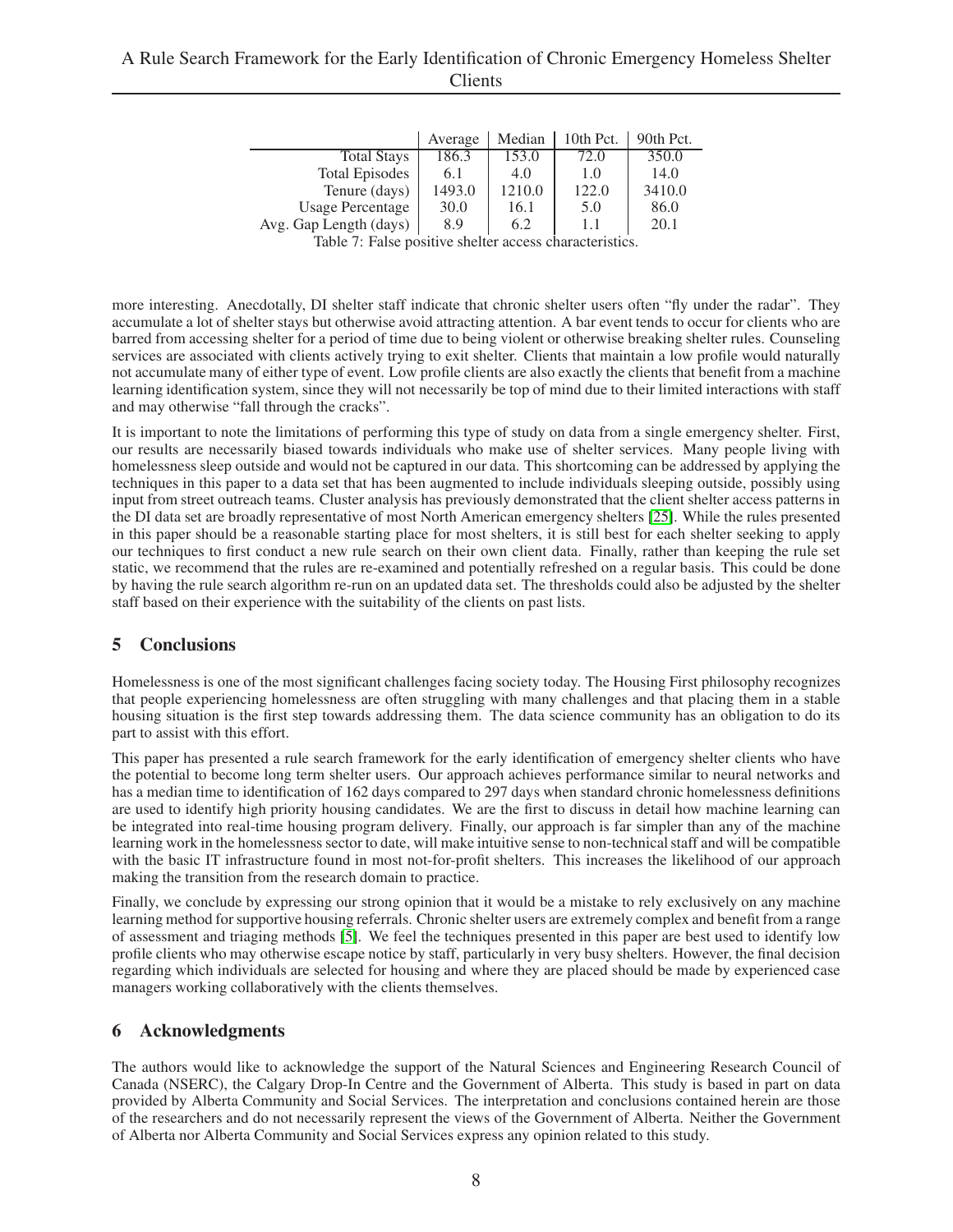## <span id="page-8-0"></span>References

- [1] S. Gaetz, E. Dej, T. Richter, M. Redman, The State of Homelessness in Canada 2016, Canadian Observatory on Homelessness Press, 2016.
- <span id="page-8-1"></span>[2] P. N. Goering, D. L. Streiner, C. Adair, T. Aubry, J. Barker, J. Distasio, S. W. Hwang, J. Komaroff, E. Latimer, J. Somers, D. M. Zabkiewicz, The at home/chez soi trial protocol: a pragmatic, multi-site, randomised controlled trial of a Housing First intervention for homeless individuals with mental illness in five Canadian cities (2014). [doi:10.1136/bmjopen-2011-000323](https://doi.org/10.1136/bmjopen-2011-000323).
- <span id="page-8-2"></span>[3] United States Interagency Council on Homelessness, Opening doors: Federal strategic plan to prevent and end homelessness, US Interagency Council on Homelessness, 2015.
- <span id="page-8-3"></span>[4] S. Gaetz, T. Gulliver, T. Richter, The State of Homelessness in Canada 2014, Canadian Homelessness Research Network, 2014.
- <span id="page-8-4"></span>[5] T. Aubry, M. Bell, J. Ecker, S. Gaetz, P. Goering, C. Hume, A. Turner, Screening for housing first, Canadian Observatory on Homelessness and the Mental Health Commission of Canada (2015).
- <span id="page-8-5"></span>[6] H. Toros, D. Flaming, Prioritizing homeless assistance using predictive algorithms: An evidence-based approach, Cityscape 20 (1) (2018) 117–146.
- <span id="page-8-6"></span>[7] T. Byrne, D. P. Culhane, Testing alternative definitions of chronic homelessness, Psychiatric Services 66 (9) (2015) 996–999. [doi:10.1176/appi.ps.201400240](https://doi.org/10.1176/appi.ps.201400240).
- <span id="page-8-7"></span>[8] Calgary Drop-In Centre, [More than emergency shelter: 2018-19 report to community](https://www.calgarydropin.ca/cms/wp-content/uploads/2019/11/ Report-to-Community-final.pdf) (2019). URL [https://www.calgarydropin.ca/cms/wp-content/uploads/2019/11/Report-to-Community-final.pdf](https://www.calgarydropin.ca/cms/wp-content/uploads/2019/11/ Report-to-Community-final.pdf)
- <span id="page-8-8"></span>[9] S. G. Snyder, J. Wilkinson, L. Blank, L. Blumenthal, G. R. Keen, J. Manning, M. Prokosch, P. Ralston, G. Rogers, P. Thompson, C. Weasel Head, R. Wigston, [A plan for alberta: Ending homelessness in 10 years](https://open.alberta.ca/publications/9780778580485) (2008). URL <https://open.alberta.ca/publications/9780778580485>
- <span id="page-8-9"></span>[10] Employment and Social Development Canada, [Reaching home: Canada's homelessness strategy directives](https://www.canada.ca/en/employment-social-development/programs/ homelessness/directives.html) (2019).

URL [https://www.canada.ca/en/employment-social-development/programs/homelessness/directives.html](https://www.canada.ca/en/employment-social-development/programs/ homelessness/directives.html)

- <span id="page-8-10"></span>[11] T. Hastie, R. Tibshirani, J. Friedman, The Elements of Statistical Learning: Data Mining, Inference and Prediction, 2nd Edition, Springer, 2017.
- <span id="page-8-11"></span>[12] R. Kuhn, D. P. Culhane, Applying cluster analysis to test a typology of homelessness by pattern of shelter utilization: Results from the analysis of administrative data, American Journal of Community Psychology 26 (2) (1998) 207–232. [doi:10.1023/A:1022176402357](https://doi.org/10.1023/A:1022176402357).
- <span id="page-8-12"></span>[13] T. Aubry, S. Farrell, S. W. Hwang, M. Calhoun, Identifying the patterns of emergency shelter stays of single individuals in canadian cities of different sizes, Housing Studies 28 (6) (2013) 910–927. [doi:10.1080/02673037.2013.773585](https://doi.org/10.1080/02673037.2013.773585).
- <span id="page-8-13"></span>[14] R. D. Kneebone, M. Bell, N. Jackson, A. Jadidzadeh, Who are the homeless? numbers, trends and characteristics of those without homes in calcaracteristics of those without homes in calcaracteristics of those without ho SPP Research Paper (8/11) (2015). URL <https://ssrn.com/abstract=2581594>
- <span id="page-8-14"></span>[15] G. T. DiGuiseppi, J. P. Davis, D. Leightley, E. Rice, Predictors of adolescents' first episode of homelessness following substance use treatment, Journal of Adolescent Health 66 (2020) 408–415.
- <span id="page-8-15"></span>[16] H. Chan, E. Rice, P. Vayanos, M. Tambe, M. Morton, Evidence from the past: Ai decision aids to improve housing systems for homeless youth., in: AAAI Fall Symposia, 2017, pp. 149–157.
- <span id="page-8-16"></span>[17] A. Kube, S. Das, P. J. Fowler, Allocating interventions based on predicted outcomes: A case study on homelessness services, in: Proceedings of the AAAI Conference on Artificial Intelligence, Vol. 33, 2019, pp. 622–629.
- <span id="page-8-17"></span>[18] A. L. Greer, M. Shinn, J. Kwon, S. Zuiderveen, Targeting services to individuals most likely to enter shelter: Evaluating the efficiency of homelessness prevention, Social Service Review 90 (1) (2016) 130–155.
- <span id="page-8-18"></span>[19] B. Hong, A. Malik, J. Lundquist, I. Bellach, C. E. Kontokosta, Applications of machine learning methods to predict readmission and length-of-stay for homeless families: the case of WIN shelters in New York City, Journal of Technology in Human Services 36 (1) (2018) 89–104.
- <span id="page-8-19"></span>[20] M. Shinn, A. L. Greer, J. Bainbridge, J. Kwon, S. Zuiderveen, Efficient targeting of homelessness prevention services for families, American Journal of Public Health 103 (S2) (2013) S324–S330.
- <span id="page-8-20"></span>[21] Y. Gao, S. Das, P. Fowler, Homelessness service provision: a data science perspective, in: Workshops at the Thirty-First AAAI Conference on Artificial Intelligence, 2017.